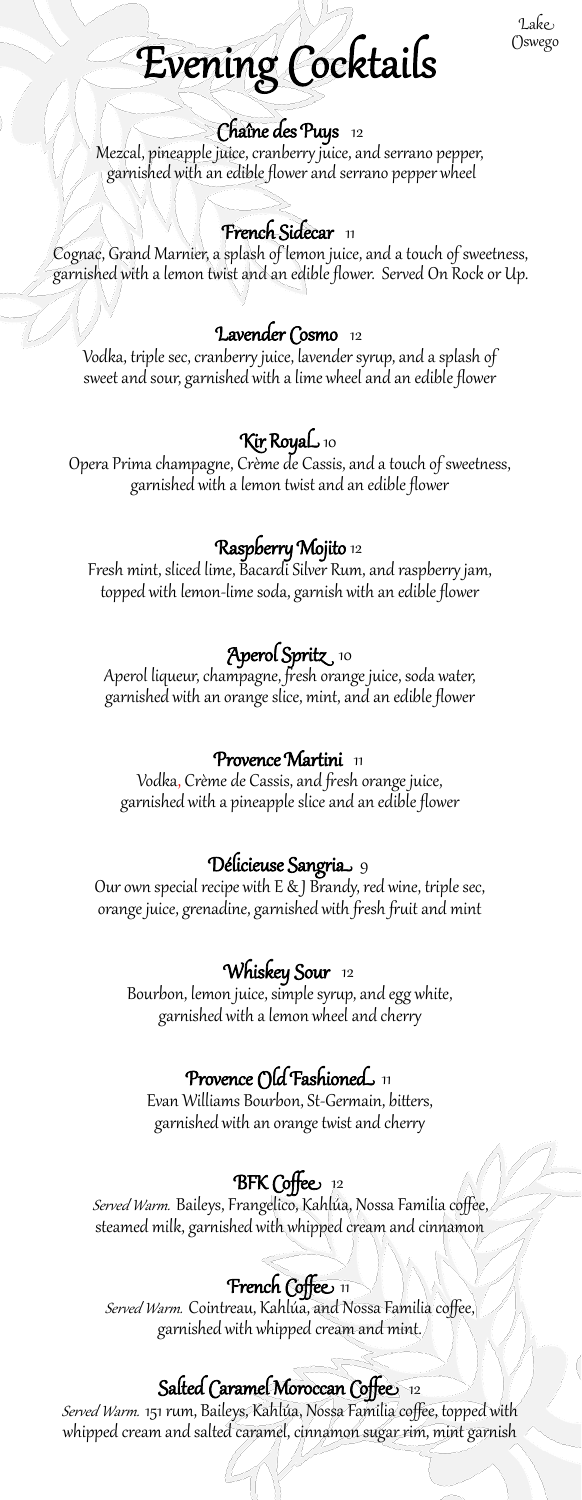

Lake Oswego

Glass Bottle

### Please ask your server for our current wine list

# Draft Beer & Hard Cider

| Pfriem Pilsner - Hood River, Oregon<br>Boneyard RPM IPA - Bend, Oregon | 6<br>6 |
|------------------------------------------------------------------------|--------|
|                                                                        |        |
| Portland Cider Co. Kinda Dry Cider - Portland, OR                      | 5 Can  |

# Zero-Proof Beverages

| Iced Tea   Soda   Lemonade   Smith Hot Tea                                                |      |
|-------------------------------------------------------------------------------------------|------|
| Perrier                                                                                   | 4.50 |
| Fresh Squeezed Juices:<br>Orange Juice<br>Envy Juice   Sunset Juice   Orange-Carrot Juice | 8.50 |
| <b>Shirley Provence</b><br>Soda with a splash of pomegranate and orange                   | 4.50 |

### Nossa Familia Coffee & Barista Beverages

Regular and Decaf Coffee Espresso | Americano | Café Au Lait Cubano | Macchiato | Latte | Cappuccino Mocha | Chai Latte | Green Tea Latte Coffee-free Barista Beverages: Hot Cocoa | Steamer Milk alternatives and syrup flavors available.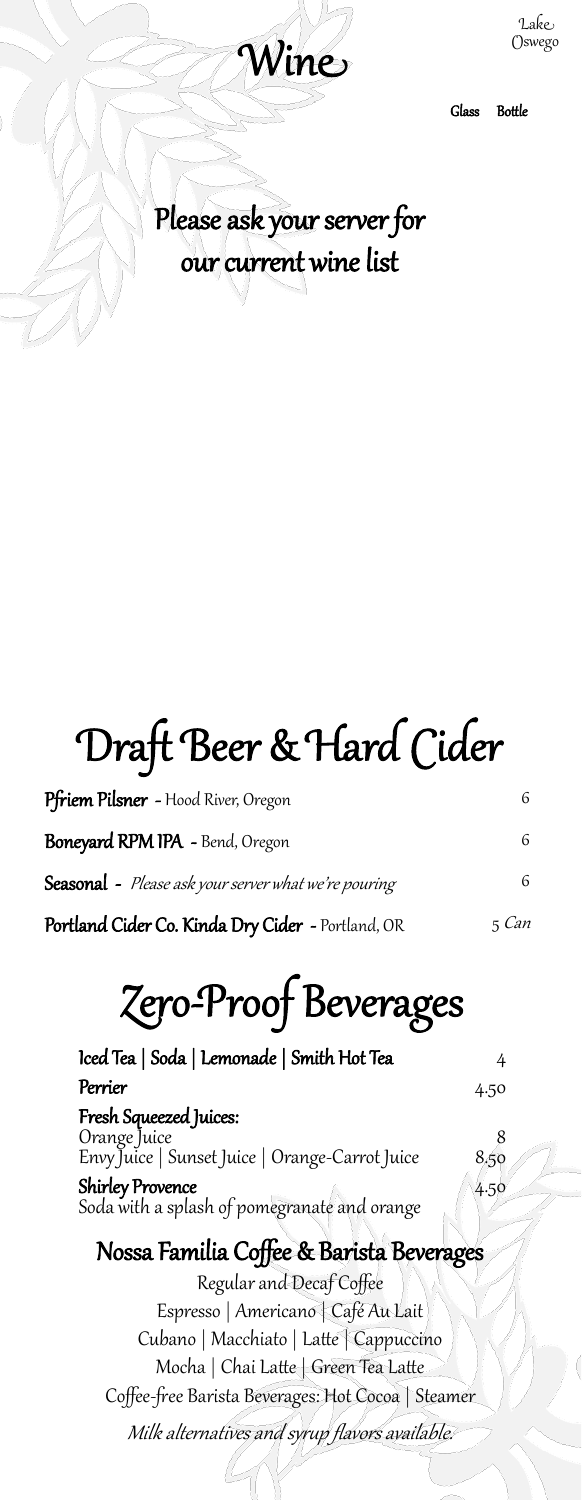Progress Ridge

## Evening Cocktails

#### Chaîne des Puys 12

Mezcal, pineapple juice, cranberry juice, and serrano pepper, garnished with an edible flower and serrano pepper wheel

#### French Sidecar 11

Cognac, Grand Marnier, a splash of lemon juice, and a touch of sweetness, garnished with a lemon twist and an edible flower. Served On Rock or Up.

#### Lavender Cosmo 12

Vodka, triple sec, cranberry juice, lavender syrup, and a splash of sweet and sour, garnished with a lime wheel and an edible flower

#### Kir RoyaL 10

Opera Prima champagne, Crème de Cassis, and a touch of sweetness, garnished with a lemon twist and an edible flower

#### Raspberry Mojito 12

Fresh mint, sliced lime, Bacardi Silver Rum, and raspberry jam, topped with lemon-lime soda, garnish with an edible flower

### Aperol Spritz 10

Aperol liqueur, champagne, fresh orange juice, soda water, garnished with an orange slice, mint, and an edible flower

#### Provence Martini 11

Vodka, Crème de Cassis, and fresh orange juice, garnished with a pineapple slice and an edible flower

#### Délicieuse Sangria 9

Our own special recipe with E & J Brandy, red wine, triple sec, orange juice, grenadine, garnished with fresh fruit and mint

#### Whiskey Sour 12

Bourbon, lemon juice, simple syrup, and egg white, garnished with a lemon wheel and cherry

#### Provence ( $\bigcirc$ ld Fashioned 11

Evan Williams Bourbon, St-Germain, bitters, garnished with an orange twist and cherry

#### BFK Coffee 12

Served Warm. Baileys, Frangelico, Kahlúa, Nossa Familia coffee, steamed milk, garnished with whipped cream and cinnamon

#### **French Coffee** 11

Served Warm. Cointreau, Kahlúa, and Nossa Familia coffee, garnished with whipped cream and mint.

#### Salted Caramel Moroccan Coffee 12

Served Warm. 151 rum, Baileys, Kahlúa, Nossa Familia coffee, topped with whipped cream and salted caramel, cinnamon sugar rim, mint garnish